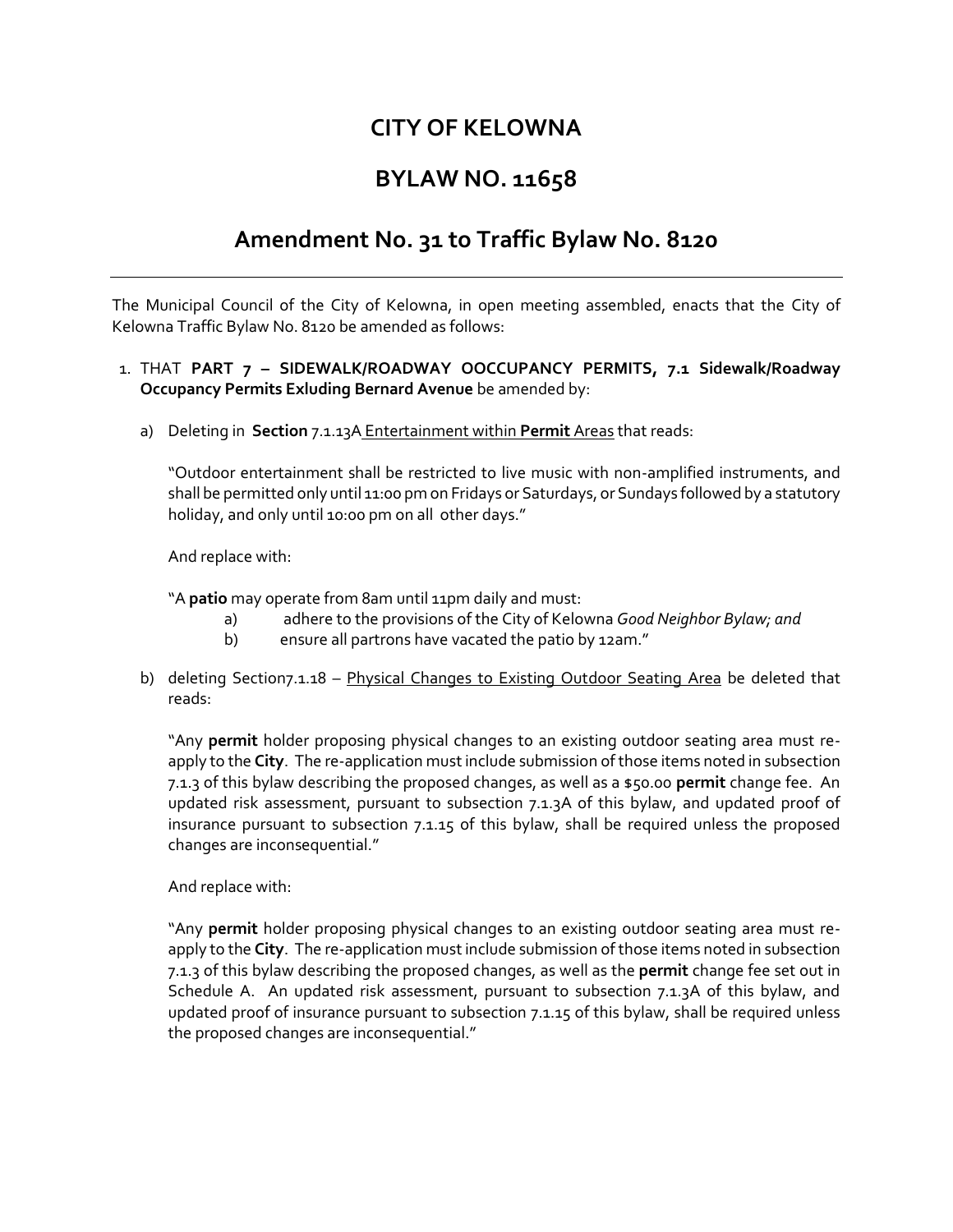- 2. AND THAT **PART 7 – SIDEWALK/ROADWAY OOCCUPANCY PERMITS, 7.2 Bernard Avenue Sidewalk Program** be amended by deleting any reference to "Bernard Avenue Sidewalk Program" and replace it with "Bernard Avenue, Downtown, Pandosy Village and Uptown Rutland Consolidated Sidewalk Program"
- 3. AND THAT **SCHEDULE "A" FEES, PART 7 – SIDEWALK/ROADWAY OCCUPANCY PERMITS;**  be deleted that reads:

# **"PART 7 – SIDEWALK/ROADWAY OCCUPANCY PERMITS**

## Subsection 7.1.2 Application Fee

## **Sidewalk/Roadway Occupancy Permit** Application Fee - \$50.00

Temporary Seating and/or Tables: Temporary Seating and/or Tables: the greater of either the estimated lost parking revenue due to use of a parking space(s) pursuant to the **permit** or \$8.00 plus applicable taxes per square metre of **permit** area used for patron seating, for each month, on a pro rata basis, that the **permit** area is in operation or any structures, furniture, appurtenances, or other items are in place in the **permit**  area. Notwithstanding the foregoing, the **permit** fee for new **permits** issued for Lawrence Avenue or Leon Avenue shall be reduced to 50% of the applicable fee for the first year of the **permit**.

#### Section 7.1.3 – Security Deposit for **Sidewalk/Roadway Occupancy Permit**

**Sidewalk/Roadway Occupancy Permit** Security Deposit: \$500.00

## Subsection 7.2.2 **Bernard Avenue Sidewalk Program Permit** Fees

## **Bernard Avenue Sidewalk Program Permit** Application Fee**:**

New Applications (onetime fee) - \$250 Change in Scope - \$150

Existing Permit Holders (up to May 01, 2014) Renewal Fee (onetime fee) – \$150.00 Change in Scope (after May 01, 2014) - \$150

| 200 - 300 Block                           | 2013 and 2014 | 2015   | 2016   | 2017   |
|-------------------------------------------|---------------|--------|--------|--------|
| <b>Small Patio / Limited Scope Retail</b> | \$0           | \$255  | \$510  | \$510  |
| (Annual Fee)                              |               |        |        |        |
| *Large Patio / Food only or Large Scope   | \$0           | \$2.16 | \$4.32 | \$4.32 |
| Retail (per square foot per year)         |               |        |        |        |
| *Patio - Food and Liquor (per square      | \$0           | \$4.32 | \$8.64 | \$8.64 |
| foot per year)                            |               |        |        |        |
| 400 Block                                 | 2013 and 2014 | 2015   | 2016   | 2017   |
| <b>Small Patio / Limited Scope Retail</b> | \$0           | \$0    | \$213  | \$425  |
| (Annual Fee)                              |               |        |        |        |
| *Large Patio / Food only or Large Scope   | \$0           | \$0    | \$1.80 | \$3.60 |
| Retail (per square foot per year)         |               |        |        |        |
| *Patio - Food and Liquor (per square      | \$0           | \$0    | \$3.60 | \$7.20 |
| foot per year)                            |               |        |        |        |

## **Bernard Avenue Sidewalk Program Permit** Fees**:**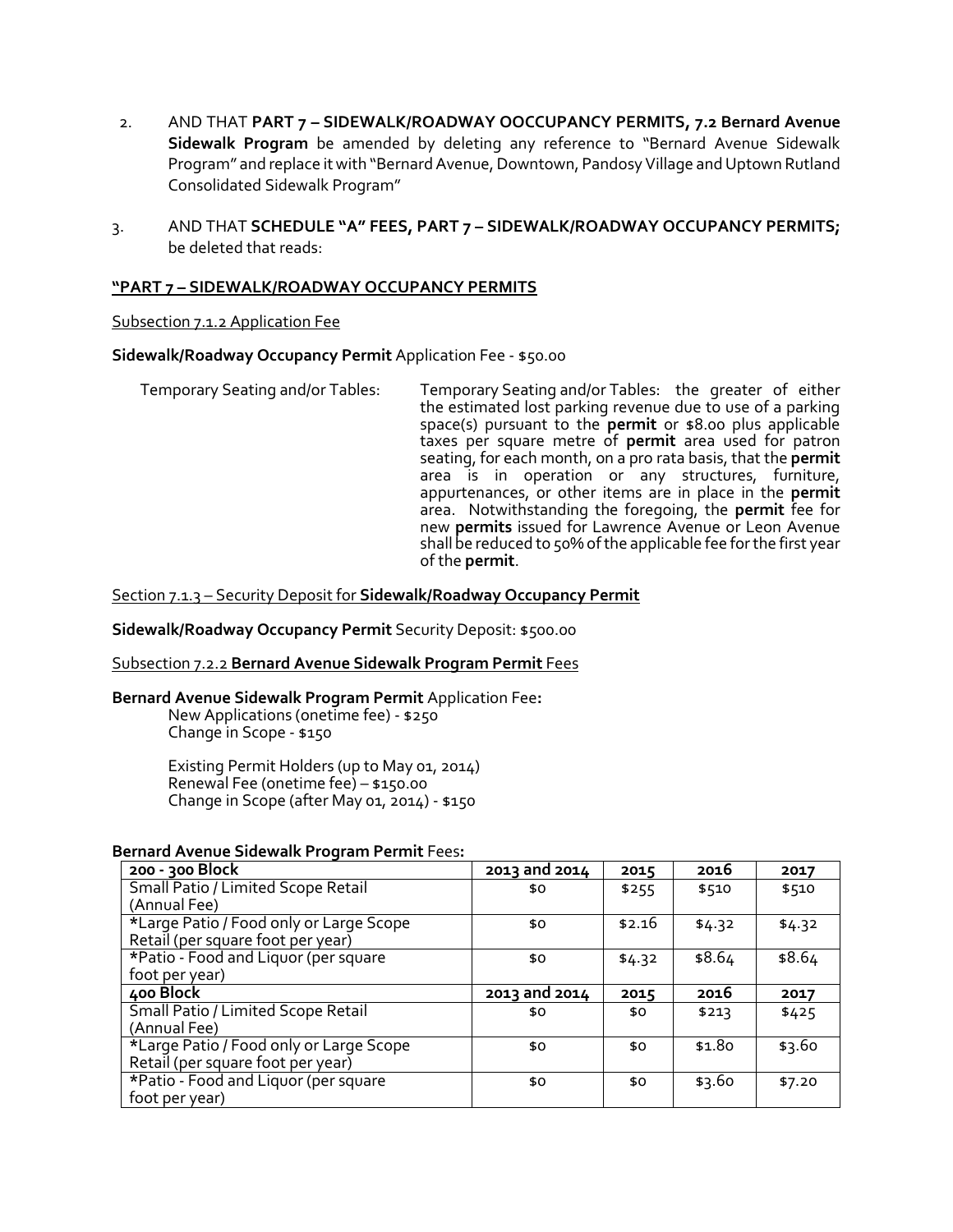| 500 -550 Block                            | 2013 and 2014 | 2015   | 2016   | 2017   |
|-------------------------------------------|---------------|--------|--------|--------|
| <b>Small Patio / Limited Scope Retail</b> | \$0           | \$0    | \$170  | \$340  |
| (Annual Fee)                              |               |        |        |        |
| *Large Patio / Food only or Large Scope   | \$0           | \$0    | \$1.44 | \$2.88 |
| Retail (per square foot per year)         |               |        |        |        |
| *Patio - Food and Liquor (per square      | \$0           | \$0    | \$2.88 | \$5.76 |
| foot per year)                            |               |        |        |        |
|                                           |               |        |        |        |
| 560 - 600 Block                           | 2013 and 2014 | 2015   | 2016   | 2017   |
| <b>Small Patio / Limited Scope Retail</b> | \$0           | \$170  | \$340  | \$340  |
| (Annual Fee)                              |               |        |        |        |
| *Large Patio / Food only or Large Scope   | \$0           | \$1.44 | \$2.88 | \$2.88 |
| Retail (per square foot per year)         |               |        |        |        |
| *Patio - Food and Liquor (per square      | \$0           | \$2.88 | \$5.76 | \$5.76 |

\* The minimum fee will be the Small Patio annual fee or the cost per square foot per year whichever is greater.

## **Discount**

For the first year rent is due, the following discounts will apply:

- Patios that are constructed for less than \$2,500 receive \$0 credit.
- Patios that are constructed for more than \$2,500 but less than \$5,000 receive a 50% credit.
- Patios that are constructed for more than \$5,000 receive a 100% credit.

## Subsection 7.2.3 Security Deposit for **Bernard Avenue Sidewalk Program Permit**

#### **Bernard Avenue Sidewalk Program Permit** Security Deposit: \$500.00

And replace with:

## **"PART 7 – SIDEWALK/ROADWAY OCCUPANCY PERMITS**

#### Subsection 7.1.2 & 7.2.2 Application Fees:

#### **Sidewalk/Roadway Application & Permit Fees**

| New Application                           | \$300 |
|-------------------------------------------|-------|
| Change in Scope – Active Permit           | \$180 |
| Security Deposit                          | \$500 |
| Temporary Use Patio Permit/Sandwich Board | N/C   |

#### **Downtown Area, Bernard Avenue, Pandosy Village and Rutland Town Center Consolidated Sidewalk Program Application Fees:**

| New Application                     | \$300 |
|-------------------------------------|-------|
| Change in Scope – Active Permit     | \$180 |
| Security Deposit                    | \$500 |
| Temporary Use Permit/Sandwich Board | N/C   |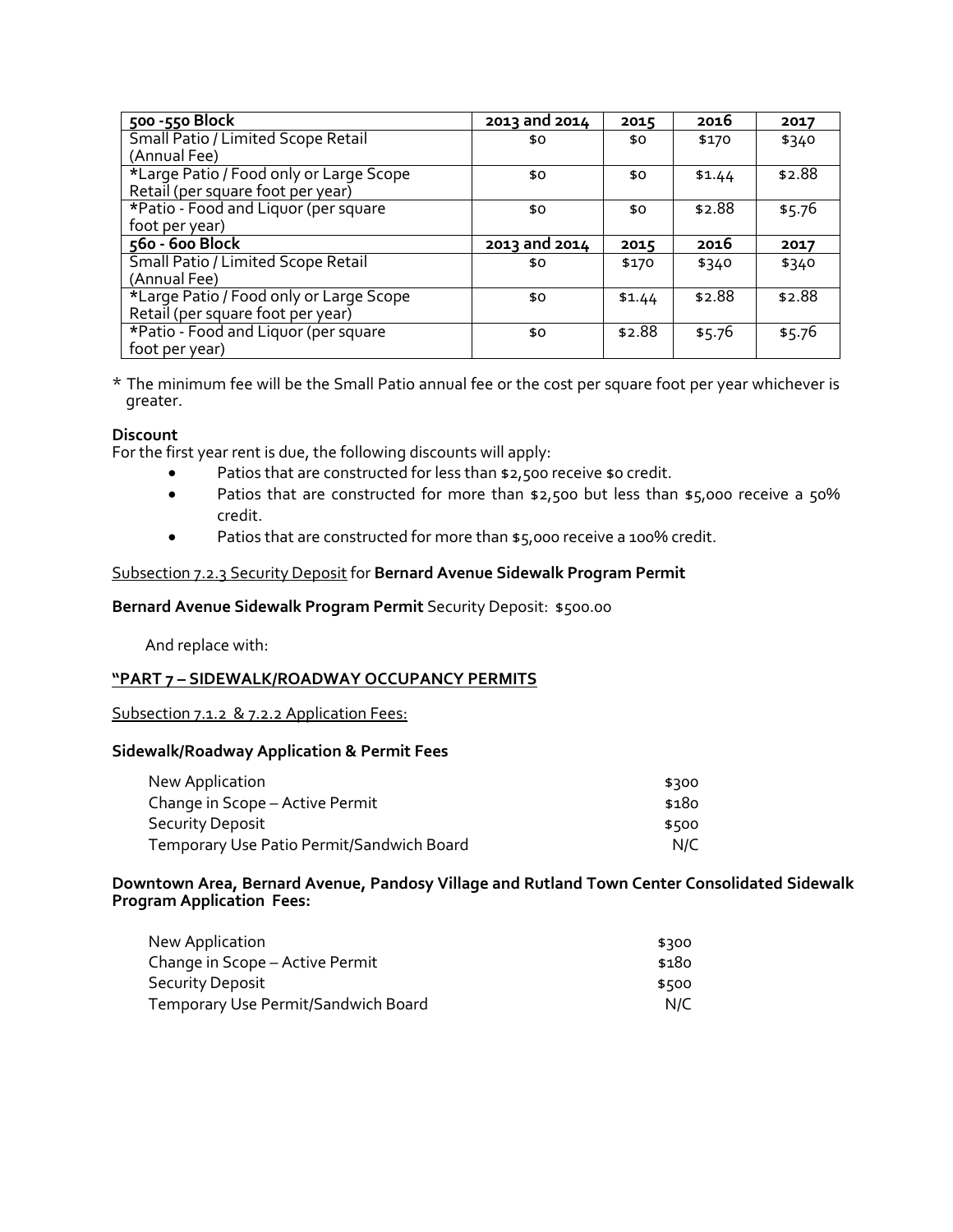# a) **Downtown Area Patio Fees (excluding Bernard Avenue)**

| 200 Block                                  | 2019 - 2023 |
|--------------------------------------------|-------------|
| Small Patio / Limited Scope Retail (Annual |             |
| Fee)                                       | \$535.50    |
| *Large Patio / Food only or Large Scope    |             |
| Retail (per square foot)                   | \$4.20/sf   |
| *Large Patio - Food and Liquor (per square |             |
| foot)                                      | \$8.40/sf   |

| 300 – 400 Block                            | $2019 - 2023$ |
|--------------------------------------------|---------------|
| Small Patio / Limited Scope Retail (Annual |               |
| Fee)                                       | \$382.50      |
| *Large Patio / Food only or Large Scope    |               |
| Retail (per square foot)                   | \$3.00/sf     |
| *Large Patio - Food and Liquor (per square |               |
| foot)                                      | \$6.00/sf     |

| 500 Block                                  | $2019 - 2023$ |
|--------------------------------------------|---------------|
| Small Patio / Limited Scope Retail (Annual |               |
| Fee)                                       | \$325.50      |
| *Large Patio / Food only or Large Scope    |               |
| Retail (per square foot)                   | $$2.55$ /sf   |
| *Large Patio - Food and Liquor (per square |               |
| foot)                                      | \$5.10/sf     |

| 560 Block                                  | 2019 - 2023 |
|--------------------------------------------|-------------|
| Small Patio / Limited Scope Retail (Annual |             |
| Fee)                                       | \$249       |
| *Large Patio / Food only or Large Scope    |             |
| Retail (per square foot)                   | \$1.95/sf   |
| *Large Patio - Food and Liquor (per square |             |
| foot)                                      | \$3.9/sf    |

\* The minimum fee will be the Small Patio annual fee or the cost per square foot per year whichever is greater.

# Discount:

For the first year rent is due, the following discounts will apply:

- Patios that are constructed for less than \$2,500 receive \$0 credit.
- Patios that are constructed for more than \$2,500 but less than \$5,000 receive a 50% credit.
- Patios that are constructed for more than \$5,000 receive a 100% credit.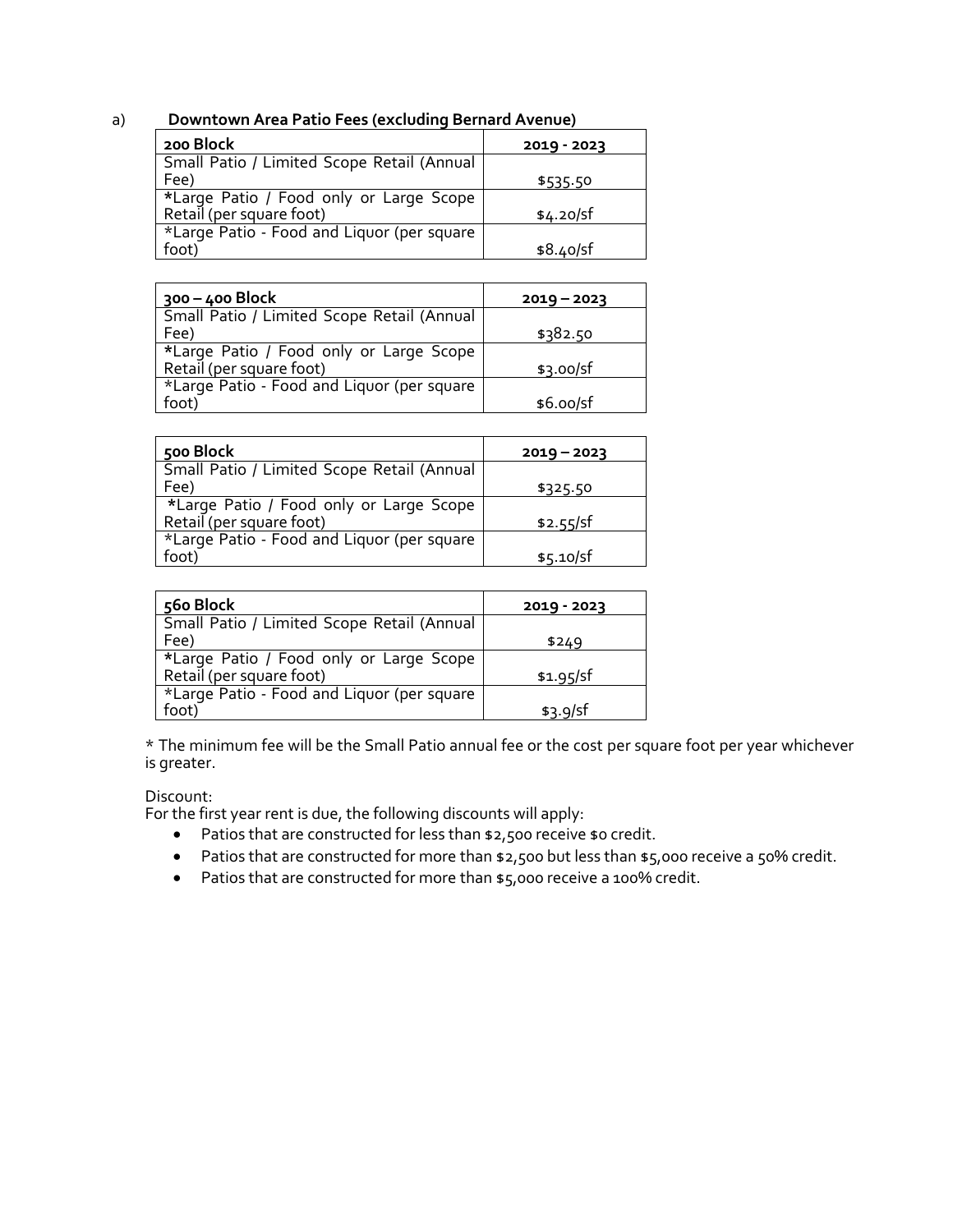# b. **Bernard Avenue Patio Fees**

| <b>Abbott to Water</b>                     | 2019 - 2023 |
|--------------------------------------------|-------------|
| Small Patio / Limited Scope Retail (Annual |             |
| Fee)                                       | \$714       |
| *Large Patio / Food only or Large Scope    |             |
| Retail (per square foot)                   | \$5.60/sf   |
| *Large Patio - Food and Liquor (per square |             |
| foot)                                      | \$11.20/sf  |

| <b>Water to Ellis</b>                      | $2019 - 2023$ |
|--------------------------------------------|---------------|
| Small Patio / Limited Scope Retail (Annual |               |
| Fee)                                       | \$510         |
| *Large Patio / Food only or Large Scope    |               |
| Retail (per square foot)                   | \$4.00/sf     |
| *Large Patio - Food and Liquor (per square |               |
| foot)                                      | \$8.00/sf     |

| Ellis to St. Paul                          | $2019 - 2023$ |
|--------------------------------------------|---------------|
| Small Patio / Limited Scope Retail (Annual |               |
| Fee)                                       | \$434         |
| *Large Patio / Food only or Large Scope    |               |
| Retail (per square foot)                   | \$3.40/sf     |
| *Large Patio - Food and Liquor (per square |               |
| foot)                                      | \$6.80/sf     |

| <b>St. Paul to Richter</b>                 | 2019 - 2023 |
|--------------------------------------------|-------------|
| Small Patio / Limited Scope Retail (Annual |             |
| Fee)                                       | \$332       |
| *Large Patio / Food only or Large Scope    |             |
| Retail (per square foot)                   | \$2.60/sf   |
| *Large Patio - Food and Liquor (per square |             |
| foot)                                      | \$5.20/sf   |

\* The minimum fee will be the Small Patio annual fee or the cost per square foot per year whichever is greater.

# Discount:

For the first year rent is due, the following discounts will apply:

- Patios that are constructed for less than  $$2,500$  receive  $$0$  credit.
- Patios that are constructed for more than \$2,500 but less than \$5,000 receive a 50% credit.
- Patios that are constructed for more than \$5,000 receive a 100% credit.